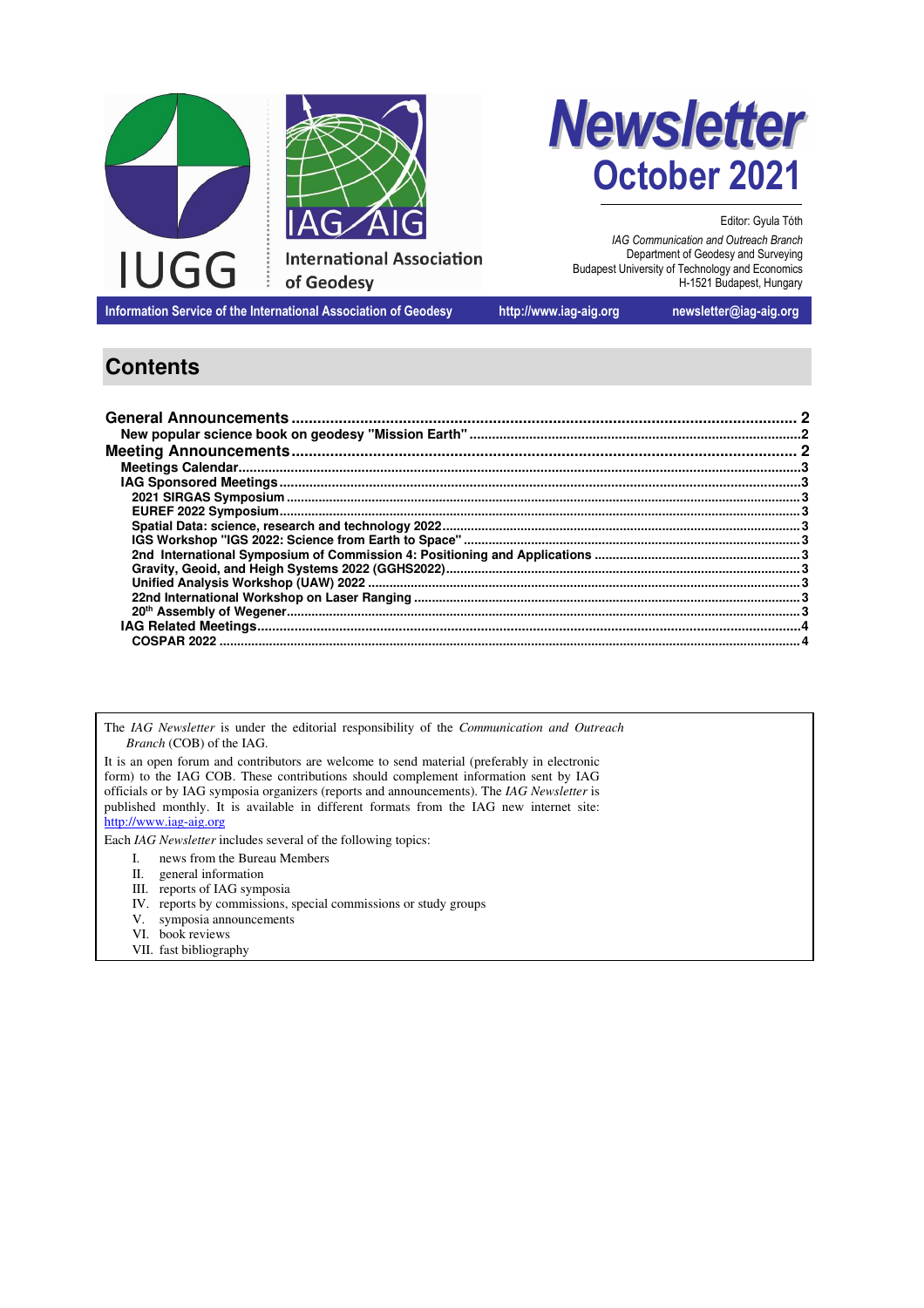## **General Announcements**

### *New popular science book on geodesy "Mission Earth"*



A new popular science book on geodesy "*Mission Earth – Geodynamics and Climate Change Observed Through Satellite Geodesy*" will soon be available in English.

"Mission Earth" presents our science of measuring the Earth in an easy to understand way and it provides illustrative examples from satellite navigation to climate change. This book is aimed at interested non-professionals who want to learn more about our fascinating planet, but also at experts in natural sciences.

With this popular science book, the authors (four geodesists from Technical University of Munich) would like to contribute to make geodesy more visible to other disciplines and to society.

Further information:

- announcement of this book at the GGOS website: https://ggos.org/intro/mission-earth-book-eng/
- English Version:ISBN 978-3-662-64105-7

https://www.springer.com/de/book/9783662641057 (announced date of publishing 01.01.2022)

• German Version: ISBN 978-3-662-62338-1 https://www.springer.com/de/book/9783662623374 (published on February 27, 2021)

Detlef Angermann

## **Meeting Announcements**

#### *Reference Frames for Applications in Geosciences*



On behalf of the Organizing Committee, I am honored to invite you to the IAG International Symposium on Reference Frames for Applications in Geosciences (REFAG 2022), which is organized by the Aristotle University of Thessaloniki, under the scientific coordination of Commission 1 of the International Association of Geodesy (IAG). The symposium will be held in Thessaloniki, Greece on October 17-21, 2022.

REFAG 2022 carries on the tradition of previous IAG dedicated symposia on Reference Frames (Munich 2006, Marne-la-Vallee 2010, Luxemburg 2014, Pasadena 2018),

aiming to bring together leading experts from academia, public authorities and private sector with young scientists, to discuss current achievements and future challenges of geodetic reference frames and their scientific and societal impact.

The primary scope of REFAG 2022 is to address today's theoretical concepts of reference systems and their practical implementation by space geodetic techniques and their combinations, underlying limiting factors, systematic errors and novel approaches for future improvements. The symposium welcomes contributions in all aspects of geodetic reference frames and their applications in Earth science studies, satellite navigation, and also other key areas of geomatics and geospatial information systems. The scientific program of the symposium covers all topics related to the activities of IAG Commission 1 and its subgroups, including also other initiatives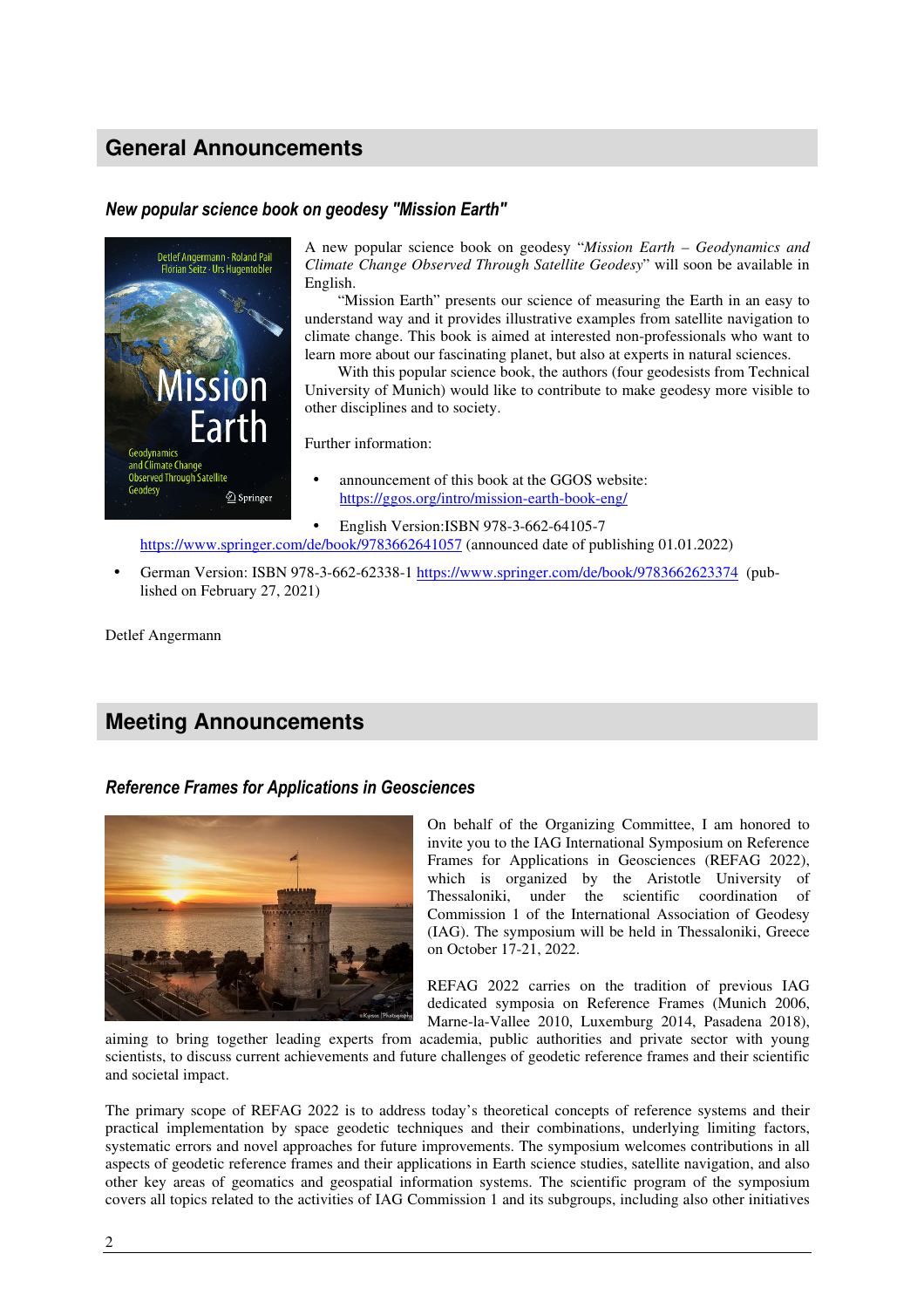and projects which endorse the role of geodetic reference frames towards scientific exploration, sustainable development, land administration, disaster risk reduction and climate monitoring.

The symposium proceedings will be published in the IAG Symposia Series by Springer.

We look forward to welcoming you in Thessaloniki!

C. Kotsakis, Chairman of REFAG 2022 Aristotle University of Thessaloniki – Greece

### **Meetings Calendar**

#### *IAG Sponsored Meetings*

#### *2021 SIRGAS Symposium*

*November 29 – December 1, 2021 – Virtual*  URL: https://wegener2021.sciencesconf.org/

#### *EUREF 2022 Symposium*

*May 1, 2022 [Exact Dates TBD], Zagreb, Croatia*  URL: https://www.igs.org/event/euref-2022-symposium/

#### *Spatial Data: science, research and technology 2022*

*May 23 – 25, 2022, Moscow, Russia*  URL: https://scidata.ru/en2022

#### *IGS Workshop "IGS 2022: Science from Earth to Space"*

*June 27 – July 1, 2021, Boulder, CO, USA*  URL: https://www.igscb.org/event/

#### *2nd International Symposium of Commission 4: Positioning and Applications*

*September 5 – 9, 2022, Potsdam, Germany*  URL: https://www.iag-commission4-symposium2022.net/

#### *Gravity, Geoid, and Heigh Systems 2022 (GGHS2022)*

*September 12 – 16, 2022, Austin, Texas, USA*  URL: https://www.csr.utexas.edu/gghs2022/index.html

#### *Unified Analysis Workshop (UAW) 2022*

*October 17 – 21, 2022, Athens, Greece*  URL: https://ggos.org/event/unified-analysis-workshop-uaw-2022/

#### *REFAG 2022, Int. Symp. of IAG Commission 1 on "Reference Frames for Applications in Geosciences"*

*October 17 – October 21, 2022, Thessaloniki, Greece*  URL: https://www.refag2022.org

#### *22nd International Workshop on Laser Ranging*

*October 31 – November 4, 2022, Kunming, China*  URL: http://22ndilrs2020.csp.escience.cn

#### *20th Assembly of Wegener*

*October 25 – 29, 2022, Marrakech, Morocco*  URL: https://wegener2021.sciencesconf.org/